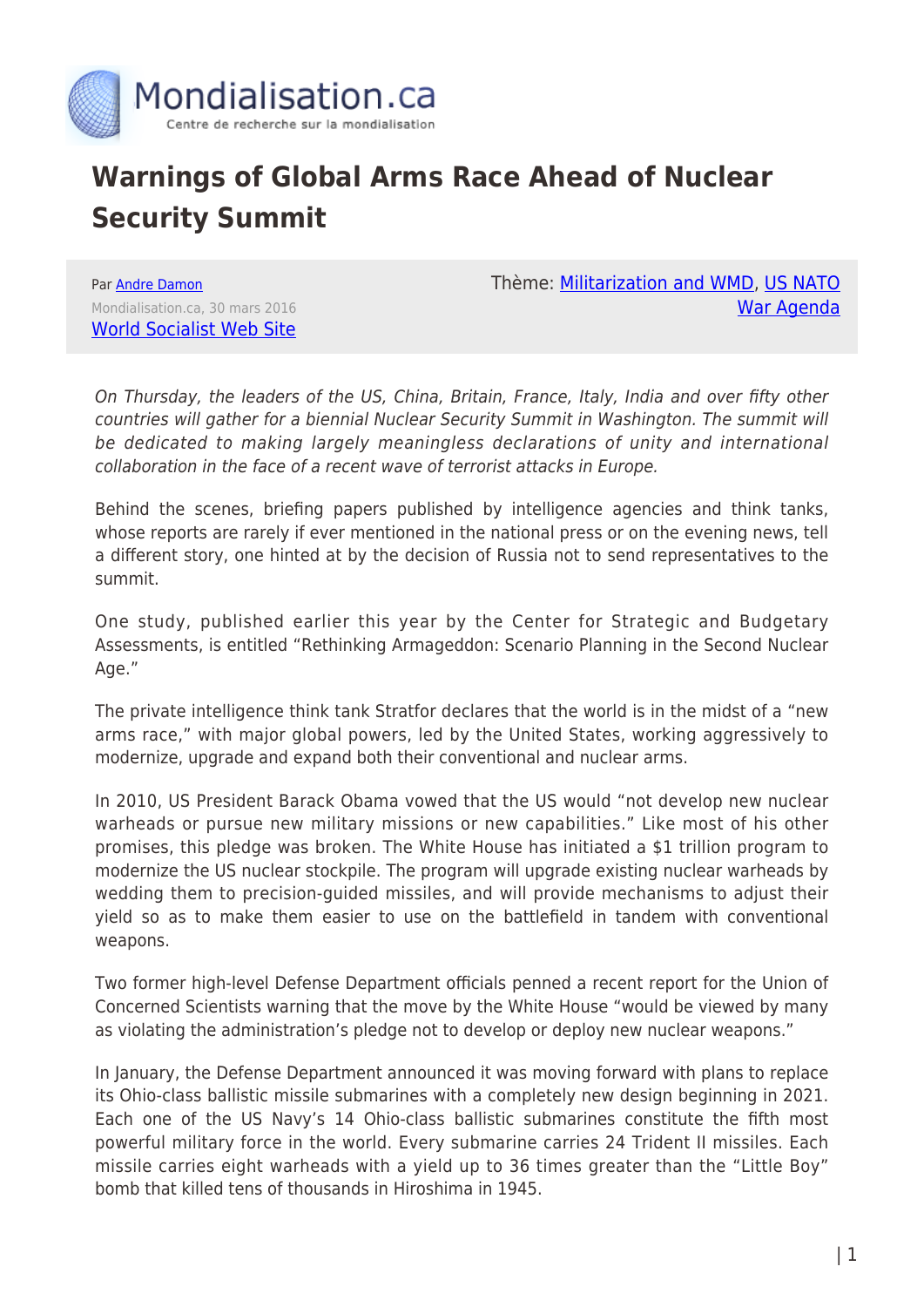Yet the Navy views this as inadequate. Each new submarine, of which there will be 12, will cost \$6 billion to \$8 billion, up from \$2 billion for the Ohio class. This estimate excludes research and development, the price of each submarine's nearly 200 nuclear warheads, and associated operating costs.

Each of these submarines is estimated to cost 5–10 times more than the construction of a major teaching hospital, which would provide care for thousands of people.

The dramatic development of the US nuclear arsenal is part of a radical modernization of its armed forces, including the expansion of the F-35 fighter program, the estimated cost of which has ballooned, according to the latest figures, to \$1.12 trillion.

The US Air Force has complained that that it does not possess a next-generation stealth aircraft capable of delivering high-yield nuclear weapons. The result is the announcement of the procurement of the latest US bomber, the Northrop Grumman B-21, of which the Air Force plans to purchase 100 at half a billion dollars apiece.

The next generation of weapons, including directed-energy beams, rail guns and hypersonic missiles, is already being field-tested and is likely to come into production over the next decade. Stratfor wrote that "as competition heats up among Russia, China and the United States to be the first to deploy" next-generation weapons, "each will become more vulnerable to attack by the others. If tensions rise, so will the risk of pre-emptive strikes among the longtime rivals."

Numerous reports have warned that the development of precision guided, hypersonic and other next-generation non-nuclear weapons, together with the miniaturization of nuclear warheads and the development of precision-guided nuclear delivery systems, is breaking down the so-called "firewall" between conventional and nuclear war. As a result, US strategists, in particular, are increasingly pondering whether a nuclear war is "winnable."

Along with shifts in the geopolitical situation and changes in technological capabilities, the US military and its accompanying think tanks are changing their doctrines and terminology.

The world has entered the "second nuclear age," in the words of author Paul Bracken. The US must be ready to "fight tonight," as Admiral Harry B. Harris put it when he became head of the Pacific Fleet. Researcher Michael Carl Haas has written on the "Second Pacific War," involving the US and China, in which "painful losses—in ships and aircraft, sailors and aviators—would have to be expected as a matter of course, and they would probably accumulate quickly, on both sides."

It is a well-known fact that the outbreak of the First World War was preceded by a race between Germany, Britain and other imperialist powers to build the latest and largest battleships, known as dreadnoughts, together with the expansion of their traditional military forces. Between 1908 and 1913, military spending by the European powers increased by 50 percent.

No one should believe that today's arms race will have different consequences. These weapons, soaking up a substantial share of the world's wealth, are meant to be used. For the first time, a world war is on the horizon between combatants possessing nuclear weapons, under conditions where the rules of engagement are being revised to make their use more likely.